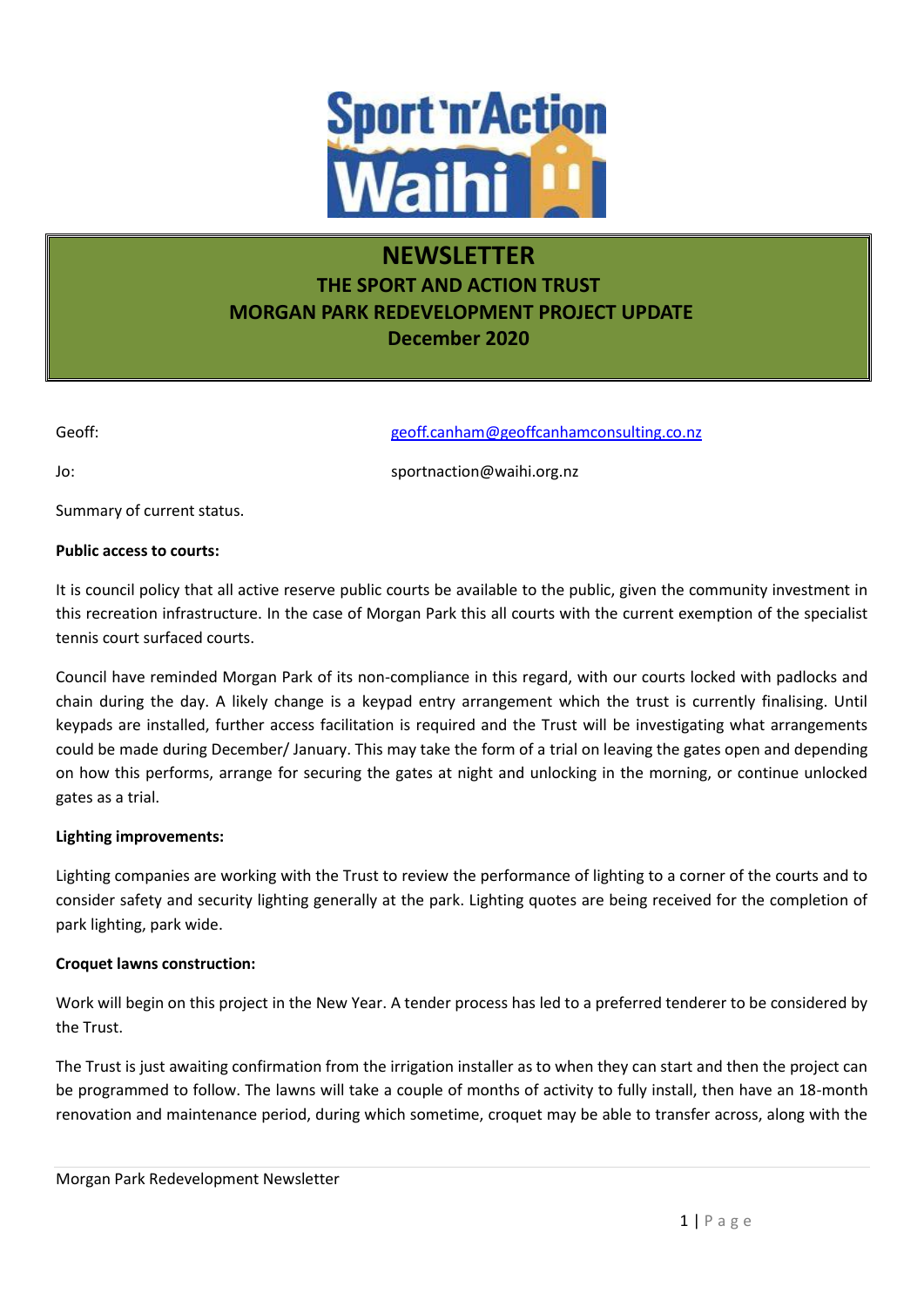existing croquet building being relocated there. A new grounds maintenance shed for hazardous materials (In the main, small quantities of fuel) will be built as well as additional storage under the relocated club building.

Boundary fencing on the Northern boundary was completed in Spring and no lizards have been found in the vegetation at site.

# **Tree Maintenance Plan:**

This consent requirement is now completed. This plan is to protect the peripheral trees during construction and related works.

# **Pump Track:**

The Trust is working with council to consider the installation of a pump track on the former netball courts area near the state highway.

# **Squash building:**

The report to council concerning the future use and occupancy of the building will now be presented to council in the New Year. A decision on the degree of fire compliance sought to match future use and respective commitments to investment will be made. The interim use of the upstairs room by the OSCAR Programme will conclude in January 2021. The building continues to be used by squash who will house their social needs in the hub building. Keypad entry locks have been installed on the building and theft and vandalism at the building has dropped away with the building being actively used again.

## **Hub extension:**

The draft concept plans have been received from the voluntary architect. Meetings for January will be arranged with all users to discuss these in greater detail**.** These plans will be forwarded under separate cover.

One amendment discussed with council is to include an external access only single cubicle public toilet which would be maintained by council.

## **January meetings:**

Meetings with all sports clubs will progress what clubs need from the hub extension to refine the concept.

# **Memorandums of Understandings between respective sports clubs and Sports and Action Trust**

Some MOUs still require conclusion, with each club to have a specific agreement with the Sport and Action Trust for details particular to their club. There has also been a suggestion to seek from each club an open approach for some matters that relate to other clubs so that there can be a full disclosure of the timing and details of some of the relocation and development aspects of the programme, i.e., Hub extension matters, when SLAs will be considered again if need be.

## **Communications**

The Sport and Actions Trust website is updated for all sports clubs and users of Morgan Park, as well as an irregular update for the public as work milestones are reached. The website will also act as a promotion of opportunities with sports clubs at Morgan Park for the community to join and undertake for pay for play recreation. 2020 was going to be a big year for the park and the respective clubs as once development got underway post consents, which are now in a protracted processing phase. Once development begins the other stages can follow for all clubs. The general